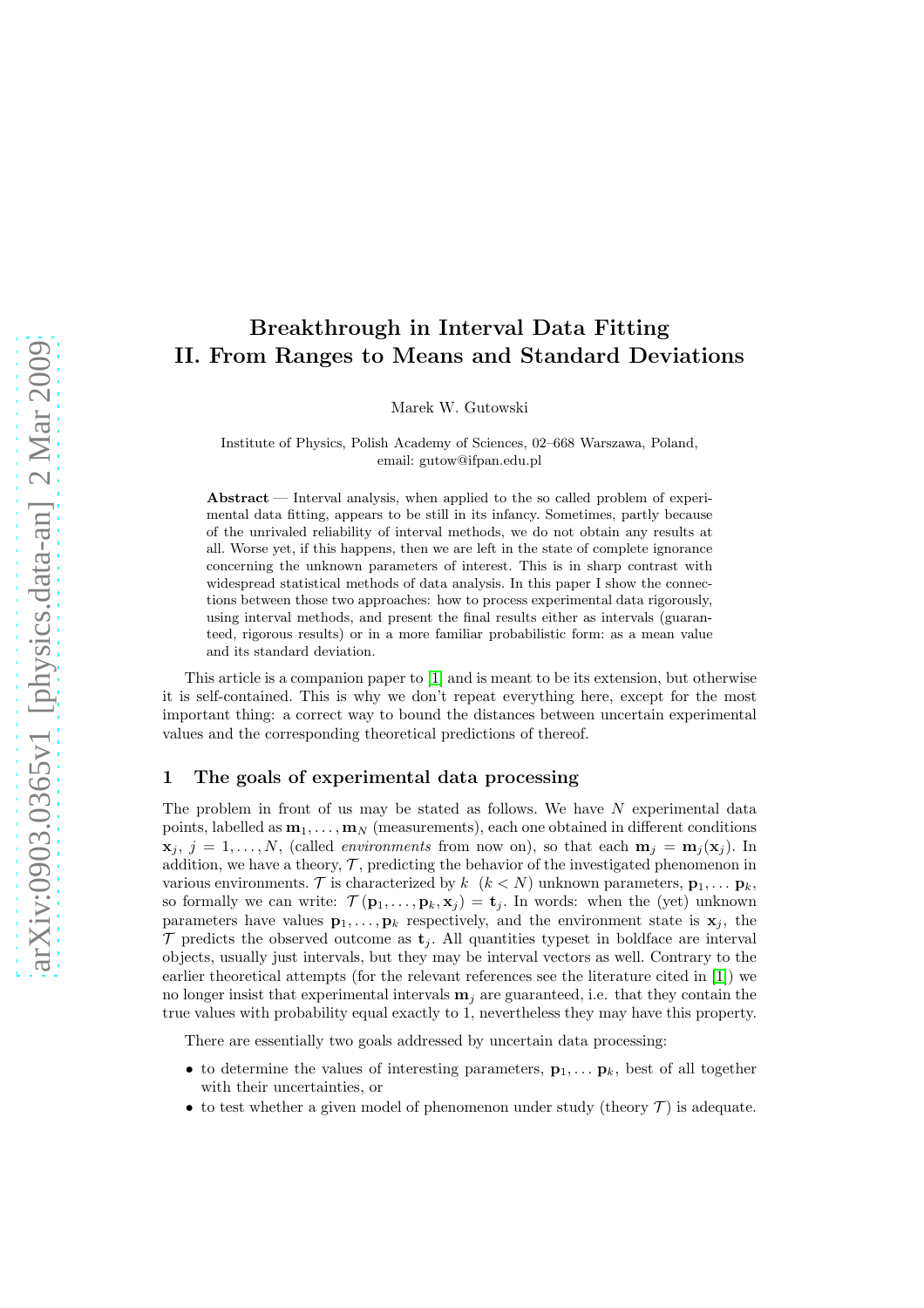We will not go into hypothesis testing but instead will concentrate on finding unknown parameters given the uncertain experimental information.

# 2 How do we find 'best fitted' parameters?

In [\[1\]](#page-5-0) we put forward the idea that the so called 'best fits' should be based on the distance between measured and theoretical values. In one dimension, when we compare a single result of measurement with the predicted one, and at least one of those quantities is an interval, the mathematically correct distance is the one valid in the interval space IR. Starting with the familiar Moore-Hausdorff distance [\[2\]](#page-5-1), usually written as

$$
d(\mathbf{a}, \mathbf{b}) = \max\left(|\underline{a} - \underline{b}|, |\overline{a} - \overline{b}|\right), \qquad \mathbf{a}, \mathbf{b} \in \mathbb{IR}, \quad d \in \mathbb{R} \tag{1}
$$

we finally arrived at the tight interval estimate,  $\rho(t, m)$ , of the distance between the theoretical prediction t and the unknown true result of a measurement, hidden somewhere within the interval m:

• when  $c(t) \in m$ :

lower bound: 
$$
\underline{\rho} = \frac{1}{2}w(\mathbf{t})
$$
  
upper bound:  $\overline{\rho} = \max [d(\mathbf{t}, \underline{m}), d(\mathbf{t}, \overline{m})]$  (2)

• when  $c(t) \notin \mathbf{m}$ :

lower bound: 
$$
\underline{\rho} = \min [d(\mathbf{t}, \underline{m}), d(\mathbf{t}, \overline{m})]
$$
  
upper bound:  $\overline{\rho} = \max [d(\mathbf{t}, \underline{m}), d(\mathbf{t}, \overline{m})],$  (3)

where c(·) stands for the center of its interval argument,  $c(t) = \frac{1}{2} (t + \overline{t})$ , and  $d(\cdot, \cdot)$  is a Moore-Hausdorff distance between intervals.

Now, equipped with  $\rho$ , we can think about the distances in N-dimensional spaces. They can be constructed, among other, as the counterparts of the so called  $L_p$  norms, generally defined as 1

$$
\|\mathbf{x}\|_{p} = \left[\sum_{j=1}^{N} |x_{j}|^{p}\right]^{\frac{1}{p}}.
$$
\n(4)

Here every individual  $x_j$  is a distance measured along the j-th coordinate, and p is a fixed, positive real number. The most important are norms  $L_1$ ,  $L_2$ , and  $L_{\infty}$ . Specifically we have:

•  $L_1$  distance — a.k.a. Manhattan metric or taxi driver metric:

$$
L_1(\mathbf{t}, \mathbf{m}) = \sum_{j=1}^{N} \frac{\rho(\mathbf{t}_j, \mathbf{m}_j)}{\mathbf{w}(\mathbf{m}_j)}
$$
(5)

This norm is used most often when we suspect the presence of outliers in experimental data set. The corresponding classical procedure bears the name LAD (Least Average/Absolute Deviation) optimization.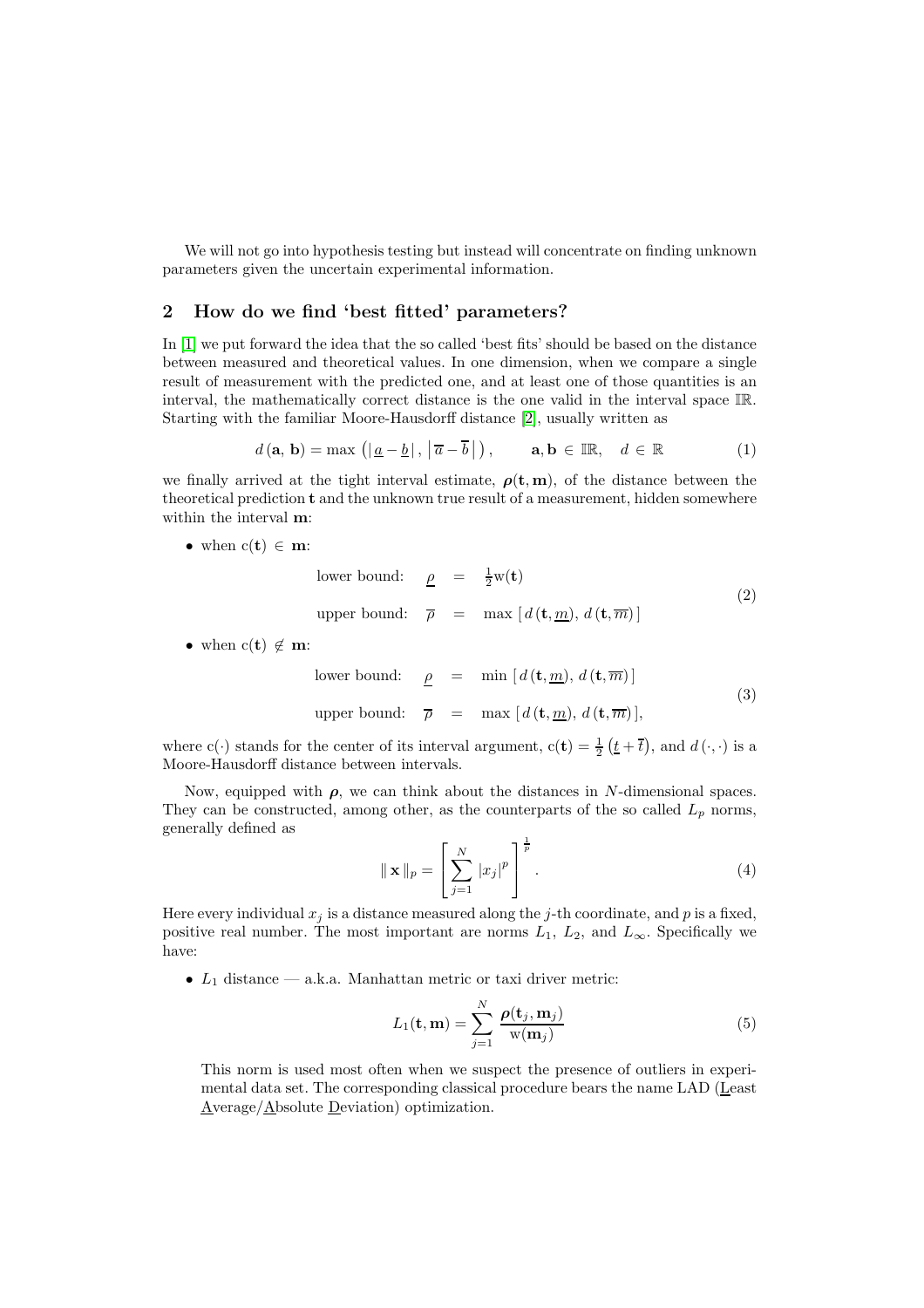• squared  $L_2$  norm — squared Euclidean distance:

$$
L_2^2(\mathbf{t}, \mathbf{m}) = \sum_{j=1}^N \left[ \frac{\rho(\mathbf{t}_j, \mathbf{m}_j)}{\mathbf{w}(\mathbf{m}_j)} \right]^2 \tag{6}
$$

We have shown here  $L_2^2$  rather than just  $L_2$ , in order to underline its close relationship with familiar  $\chi^2$  functional. Minimization of  $\chi^2$ , as it is well known, is an objective of the famous LSQ method. On the other hand,  $L_2$  is a monotonous function of its positive arguments, so the minima of  $L_2$  are located at the same arguments as minima of  $L_2^2$ .

•  $L_{\infty}$  or maximum distance — in interval analysis serves as box's diameter:

$$
L_{\infty}(\mathbf{t}, \mathbf{m}) = \max_{j=1,...,N} \frac{\rho(\mathbf{t}_j, \mathbf{m}_j)}{\mathbf{w}(\mathbf{m}_j)}
$$
(7)

This metric, in turn, is best applicable for calibration purposes [\[3\]](#page-5-2). Here the goal is to approximate uniformly the set of experimental points via any simple curve (or surface), not necessarily physically meaningful, but easy to evaluate.

In classical data analysis every single functional shown above is treated differently than the remaining ones. Contrary, using interval methods, we need not to follow this path and develop procedures specific to each metric in turn. It is entirely possible to use exactly one and the same general purpose procedure to locate the global minimum of either functional. Such a procedure may be, for example, similar to that first described 35 years ago by Skelboe [\[4\]](#page-5-3), and known as Moore-Skelboe algorithm.

## 3 Troublesome interval output

Regardless of the interval minimizer we shall use, the final outcome appears almost always troublesome. When the result is a single interval box, then the lengths of its edges are usually much larger than final uncertainties of the searched parameters as delivered by other methods. This is because such a result, being an interval hull of what was sought for, contains also many 'bad' solutions. In fact, the true solutions occupy only a little fraction of the volume returned by algorithm. Whatever the reason, our very reliable results simply look poorly, and are by no means competitive.

At the other extreme, when our minimizing algorithm delivers many boxes – and by many we mean not two, three or even dozen boxes, but rather hundreds, or maybe even thousands of them – we are in troubles again. There is no simple way to present such results to other researchers in a simple, compact form, acceptable also by publishers. Of course, we can quickly calculate the convex hull (or hulls, if the set of returned boxes is not simply connected) of all boxes, but this takes us back to the previous situation.

Even if our results happen to be quite narrow – shall we call them 'guaranteed?' Certainly not, whenever the input data have a form of the mean value and standard deviation, as it is most often the case.

Hmmm. Let's think again. Suppose, we have quite a number of boxes covering some domain in parameter space, where the true solutions are located. Aren't those points the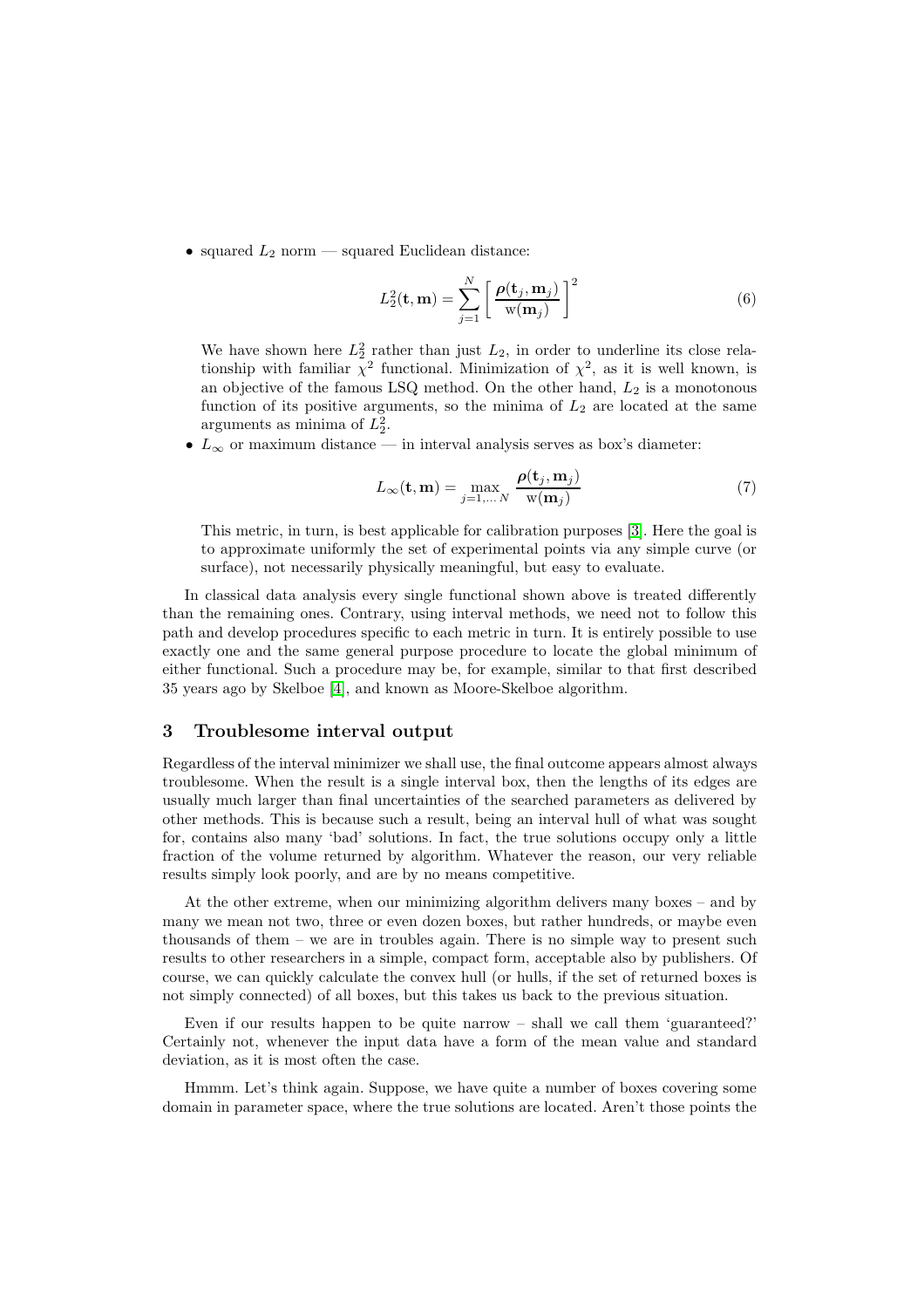results of what is called 'indirect measurement?' Of course, they are! If so, then nothing can prevent us from treating them as usually and calculate their mean values, dispersion, etc.

## 4 Means, variances and correlations

Suppose the outcome returned by a minimizing routine is a cluster of  $N_{box}$  simply connected boxes  $\mathbf{B}_j$ ,  $j = 1, \ldots, N_{box}$ , covering a single solution. How to calculate the "ordinarily" looking answers to our original problem? The number of our indirect measurements is no longer finite, as it takes place in direct measurements. It is even uncountably infinite, but this fact alone is no real obstacle. Just in place of various sums we will have to calculate some definite integrals, that's all. During calculations we have to assume that probability density is uniform in the interiors of all boxes. This position may seem strange at first sight (intervals can never be treated in this spirit!) but is entirely correct. The final formulae, valid when  $N_{box} > 1$ , are following:

• mean values of unknown parameters — center of gravity of a cluster

<span id="page-3-0"></span>
$$
\mathbf{p}_0 = \frac{\sum_{j=1}^{N_{box}} \left[ \text{center} \left( \mathbf{B}_j \right) \times \text{Volume} \left( \mathbf{B}_j \right) \right]}{\sum_{j=1}^{N_{box}} \text{Volume} \left( \mathbf{B}_j \right)},\tag{8}
$$

where now **p** denotes a real-valued, k-dimensional vector of searched parameters, not their ranges:  $\mathbf{p} = (p_1, \ldots, p_k)$ , and the subscript '0' indicates their mean (expected) values. Of course, 'center $(\mathbf{B}_i)$ ' is also a real-valued, k-dimensional vector, pointing – you guessed –to the center of box  $B_i$ . The meaning of the number 'Volume $(\mathbf{B}_i)$ ' is self-explanatory.

#### • dispersions (variances) of parameters

We use the textbook definitions for the covariance of two multidimensional random variables **X** and **Y**, when their expected values,  $x_0$  and  $y_0$ , respectively, are known:

$$
Cov(\mathbf{XY}) = \langle (\mathbf{X} - \mathbf{x}_0)(\mathbf{Y} - \mathbf{y}_0) \rangle, \tag{9}
$$

,

where the braces ' $\langle \cdot \rangle$ ' mean the average (expected) value. The variance of a random multidimensional variable can be computed on two equivalent ways, either as

$$
\sigma^{2}(\mathbf{X}) = \langle (\mathbf{X} - \mathbf{x}_{0})^{2} \rangle \quad \text{or as} \quad \sigma^{2}(\mathbf{X}) = \text{Cov}(\mathbf{X} \cdot \mathbf{X}). \quad (10)
$$

In our case  $\mathbf{X} = \mathbf{Y} = (p_1, \ldots, p_k)$ . If we denote the range (interval) of parameter  $p_m$ as  $x$ , and the range of parameter  $p_n$  as  $y$ , both limited to current box under study, as indicated by the summation index  $j$ , then the off-diagonal elements of the covariance matrix  $(m \neq n)$  are expressed as:

<span id="page-3-1"></span>
$$
Cov(p_m p_n) = \frac{\sum_{j=1}^{N_{box}} \left[ (\overline{\mathbf{x}} - 2\mathbf{x}_0) \overline{\mathbf{x}} - (\underline{\mathbf{x}} - 2\mathbf{x}_0) \underline{\mathbf{x}} \right]_j \left[ (\overline{\mathbf{y}} - 2\mathbf{y}_0) \overline{\mathbf{y}} - (\underline{\mathbf{y}} - 2\mathbf{y}_0) \underline{\mathbf{y}} \right]_j RV_{xy}}{4 \sum_{j=1}^{N_{box}} \text{ Volume}(\mathbf{B}_j)}
$$
(11)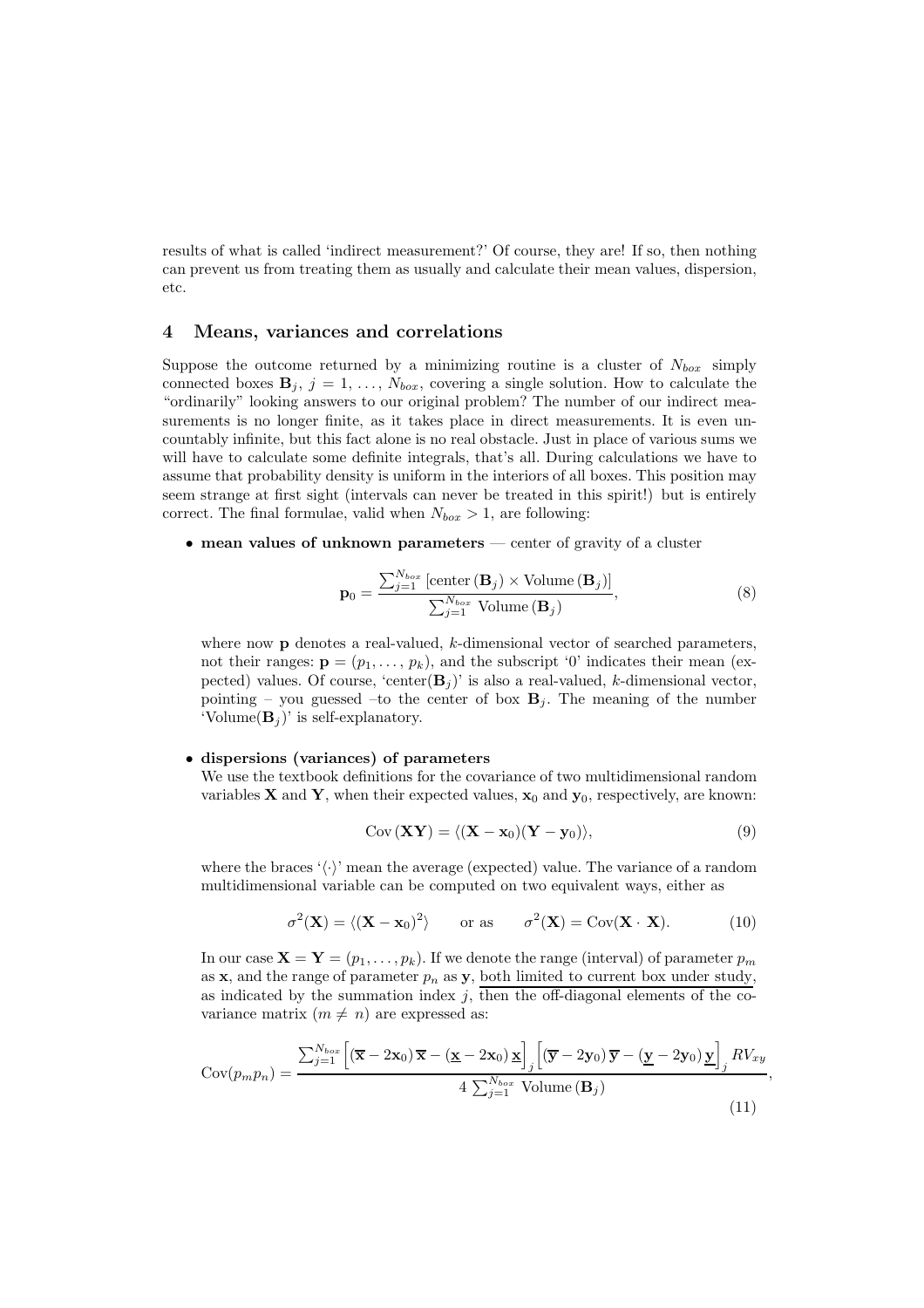where  $x_0$  and  $y_0$  are mean values of  $p_m$  and  $p_n$ , respectively, as computed ear-lier from [\(8\)](#page-3-0). Newly introduced symbol  $RV_{xy}$  means 'reduced volume', that is the volume of  $k-2$  dimensional box containing all parameters except  $p_m$  and  $p_n$ :

$$
RV_{xy} = \prod_{\mathbf{Z} \neq p_m, \ \mathbf{Z} \neq p_n} (\overline{\mathbf{z}} - \underline{\mathbf{z}})_j
$$
 (12)

For diagonal elements of the covariance matrix, when  $m = n$ , we have instead:

<span id="page-4-0"></span>
$$
\sigma^{2}(p_{m}) = \frac{\sum_{j=1}^{N_{box}} \left[ \overline{\mathbf{x}}^{2} + \underline{\mathbf{x}} \overline{\mathbf{x}} - 3 \mathbf{x}_{0} \overline{\mathbf{x}} + \underline{\mathbf{x}}^{2} - 3 \mathbf{x}_{0} \underline{\mathbf{x}} + 3 \mathbf{x}_{0}^{2} \right]_{j} \times \text{Volume}(\mathbf{B}_{j})}{3 \sum_{j=1}^{N_{box}} \text{Volume}(\mathbf{B}_{j})}
$$
(13)

#### • correlations between parameters

According to any textbook on statistics, coefficient of correlation between any two multidimensional random variables is defined as:

$$
\rho_{xy} = \frac{\text{Cov}(\mathbf{XY})}{\sigma(\mathbf{X}) \cdot \sigma(\mathbf{Y})}
$$
(14)

There should be no problem with calculating this quantity when we already have all necessary ingredients, obtained from [\(8\)](#page-3-0), [\(11\)](#page-3-1) and [\(13\)](#page-4-0).

### 5 Discussion

Omission of the case  $N_{box} = 1$  was deliberate. It is both easy and hopeless case. And here is why. Easy part consists in calculating the mean values of unknown parameters. They all are simply equal to the centers of corresponding ranges. It also easy to show that their dispersions have to be equal to halves of the widths of their ranges. One will be nevertheless strongly disappointed with correlations between parameters: they are none, equal exactly to zero. But could all this be true? Certainly not.

The natural question is how accurate are the suggested here results. The boxes comprising the simply connected set covering the domain of possible solutions are not all created equal. Some of are them completely filled with the possible solutions, while others, those located at the boundaries, are filled with solutions only in part. This must necessarily affect our results, since those were derived with only the first kind of boxes in mind. It is intuitively clear that the more boxes we have, and the smaller they are, the 'filling factor' will be closer to 100 %. Consequently, our results will be closer to reality. All we can say is that the dispersions should come out always overestimated. For the cases where both input data and the theory are correct, that is. In statistical language we may say that our estimate of dispersions (or variances, if you prefer) is consistent but positively biased. Fortunately, this makes no harm.

Quite a different story concerns covariances and correlations. As we could see, our ignorance in that matter remains completely intact, when we have at our disposal only a single box. Of course, increasing the number of boxes will take us closer to the true